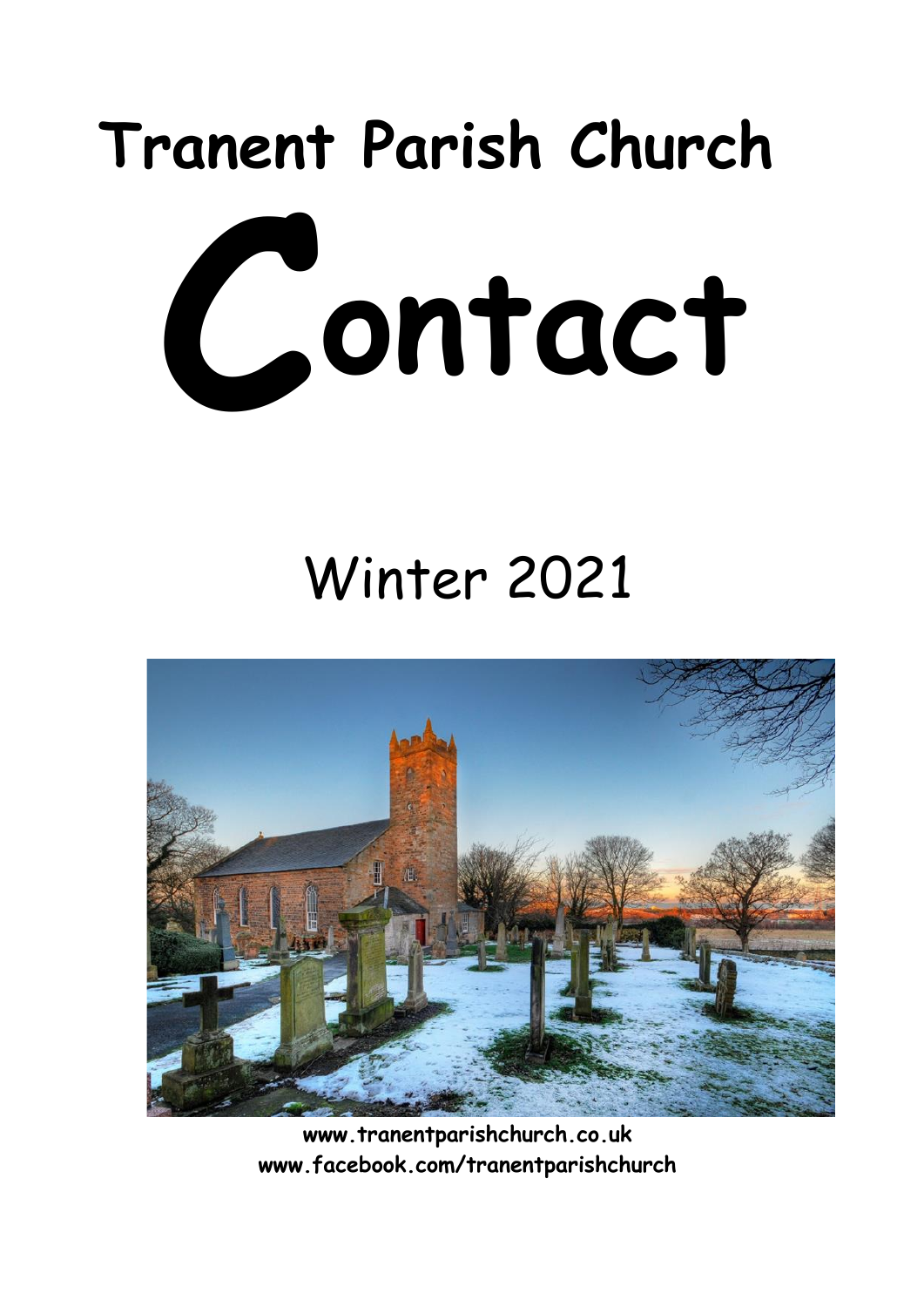## **Church Services**

This page of Contact usually has a list of all the services in the Care Homes in Tranent. We hope that these will be able to restart soon.



The next edition of Contact will be out before Easter. Contributions should be sent by Tuesday 8<sup>th</sup> March 2022.

Robin and Sheila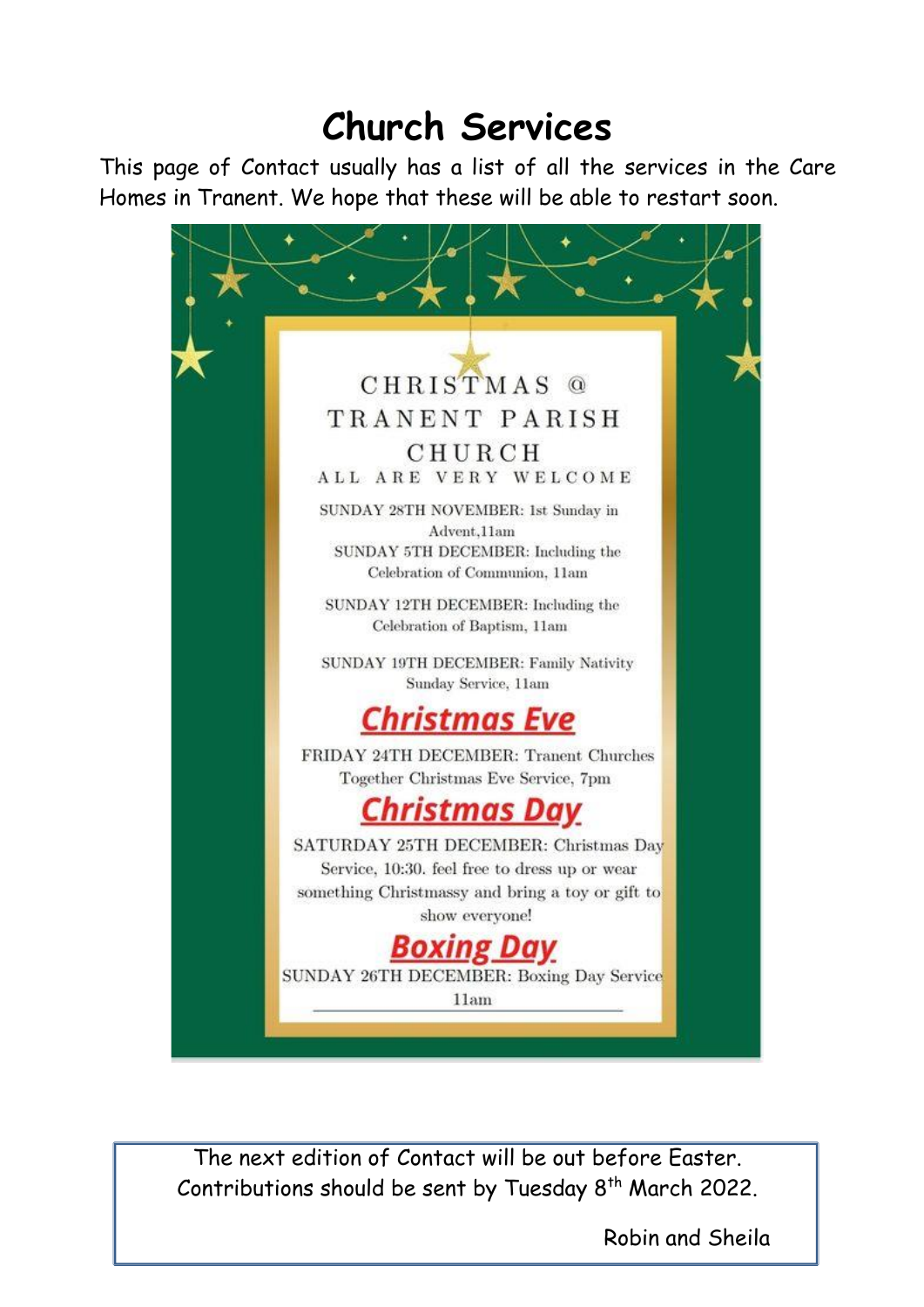#### **From our Minister**

Dear Friends,

It is lovely to be writing to you for the first time as Minister of Tranent Parish Church. The time has flown since I was ordained and inducted on 28th October. I



have special memories of that night. One highlight was going into the Church Hall after the service and seeing it full of folk enjoying something to eat and drink, having a chat, smiling, and laughing. I hadn't seen that sight for many months - it was heart-warming.

Tranent is my first charge. A long time ago, I used to work as a solicitor. I then stayed at home for a few years with my children, Andrew, David, and Rachel. They have now left home to study or work. My husband, Kenneth, works in a music school in Edinburgh. I felt called to ministry from Duddingston Kirk, my local parish church. I followed that call step by step over several years, spending time learning with different congregations in Edinburgh. After completing my training, I served as a locum minister with North Leith Parish Church for a year and a half before coming to join you here.

It has been good to be part of the Remembrance Day services held outside in Tranent and Elphinstone and in the Church and to be involved in all the Advent preparations. Christmas craft bags are available again this year for primary school children. Daily Advent messages are on the Church Facebook page and this year, we have a Christmas tree in the Church Hall garden. I invite you to add a message of thanks or hope to the tree, as we wait together as a community to celebrate the coming of Jesus.

Being a new minister/

 $4.8$  5.6 6.D A .S a ·r  $3.5$ CAUIZ answers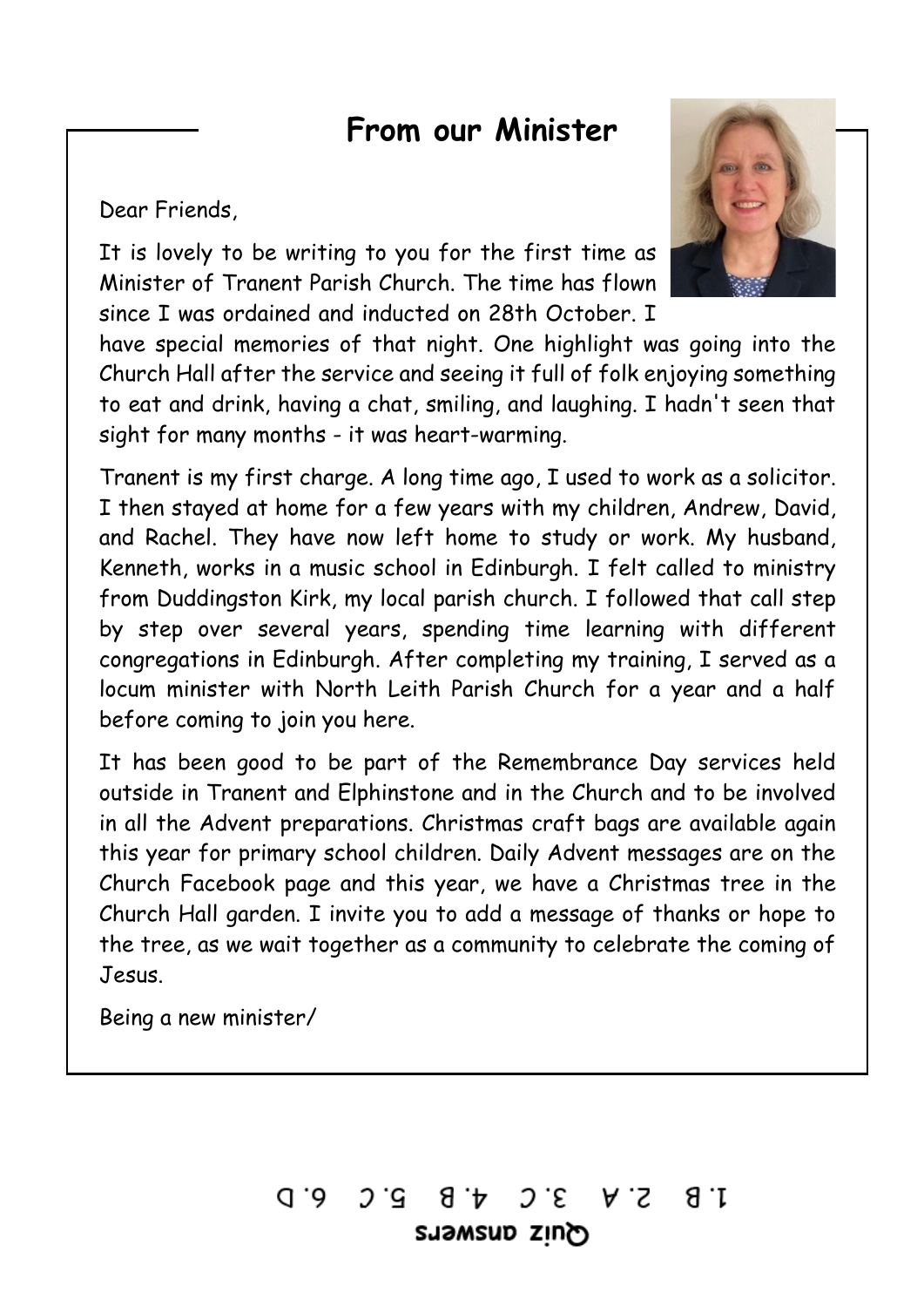Being a new minister, and having come to live in a new place, at this time I remember that God promises to make new ways for his people. He leads us to new life in ways that we cannot think of or find by ourselves. The prophets speak to us throughout the Christmas season. The following words of Isaiah are words to hold on to as we reflect on what needs to be made new in our own lives and our community.

> I am about to do a new thing; now it springs forth, do you not perceive it? I will make a way in the wilderness and rivers in the desert. (Isaiah 43:19)

The poet Christina Rossetti shows trust in this promise in her poem "In the Bleak Midwinter." The circumstances around us may be harsh and unwelcoming but they can never constrain God. She writes in these familiar lines, "Our God, Heaven cannot hold Him, nor earth sustain." God is so much bigger than we can imagine. At Christmas though, we see him as fully human, as a small, vulnerable baby in need of love who comes to be with us. Although we may be all grown up, we still have that same need.

May you find love and peace in following Jesus this Christmas.

Every blessing,

Katherine

#### **Church Family**

#### **New member**

| 14 Sept 2021 | Rev Malcolm Muir   |
|--------------|--------------------|
| 14 Sept 2021 | Mrs Pamela McGowan |

|             | <b>Deaths</b> "Nothing can separate us from the Love of God" |
|-------------|--------------------------------------------------------------|
| 23 Oct 2021 | Mrs Margaret Sked (Loch Square)                              |
| 14 Nov 2021 | Mrs Helen Greenlaw                                           |
| 30 Nov 2021 | Mr Jack Cornwall                                             |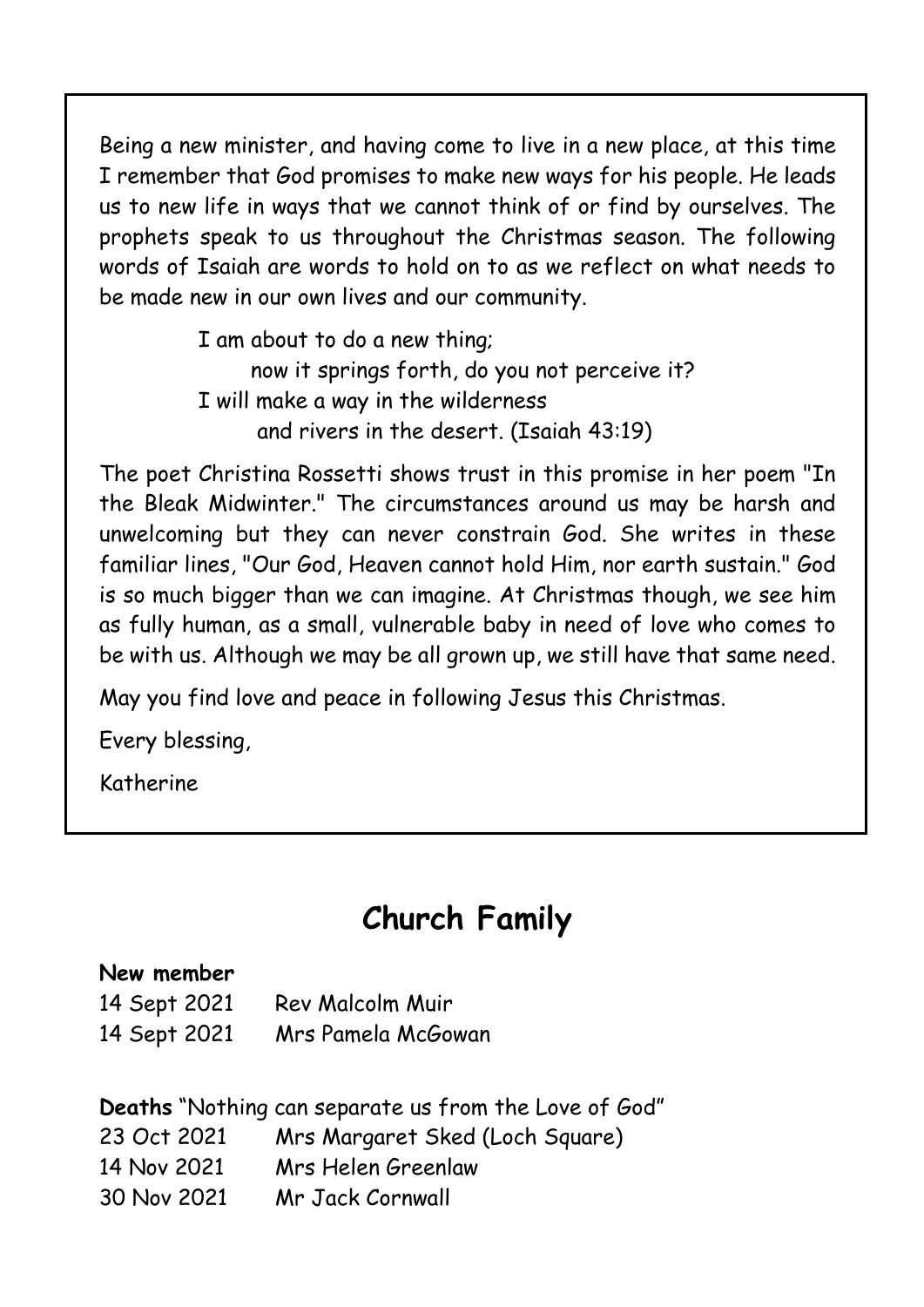### **Tranent Parish Church Guild**

Our new session has now started and to date changing the meeting time from evening to afternoon has been a success. We have had several new members join as well as some previous members returning.



We have decided this year, to do something entirely different for Christmas time and are going to go out for a Christmas lunch. The members are really looking forward to this as it is so long since members and friends have met up socially. So, all being well and no guidelines being changed, we hope to enjoy the friendship and fellowship which we enjoy.

In our meetings this term, the slides that Rev Malcolm Muir showed us about his favourite island, Coll, were enjoyed by all. Christine, one of our members, organised a showing of the film *The King's Speech* which was another successful meeting. We also enjoyed the popcorn and sweets she kindly provided to enhance the cinema experience.

At our meeting on the 11th of January, we have our Minister Katherine coming to be with us and on the 24th January once again Jim Dodds has agreed to come with his accordion for some Scottish music and songs. If anyone would like to join with us that afternoon we start at 1.15 in the Church hall.

I will leave you with the Guild Grace that we say at each meeting.

May God's blessings surround you each day, As you trust and walk in His way, May His presence within, guard and keep you from sin. Go In Peace, Go in Joy and Go in Love.

Kathleen Gilmer President, Tranent Guild.

donations.

#### **Blythswood Shoe Box Appeal**

Thanks to everyone who donated shoe boxes of essential items to the Blythswood Care Trust for distribution in aid convoys to vulnerable people across Europe and beyond. We had 21 boxes donated as well as a number of generous cash

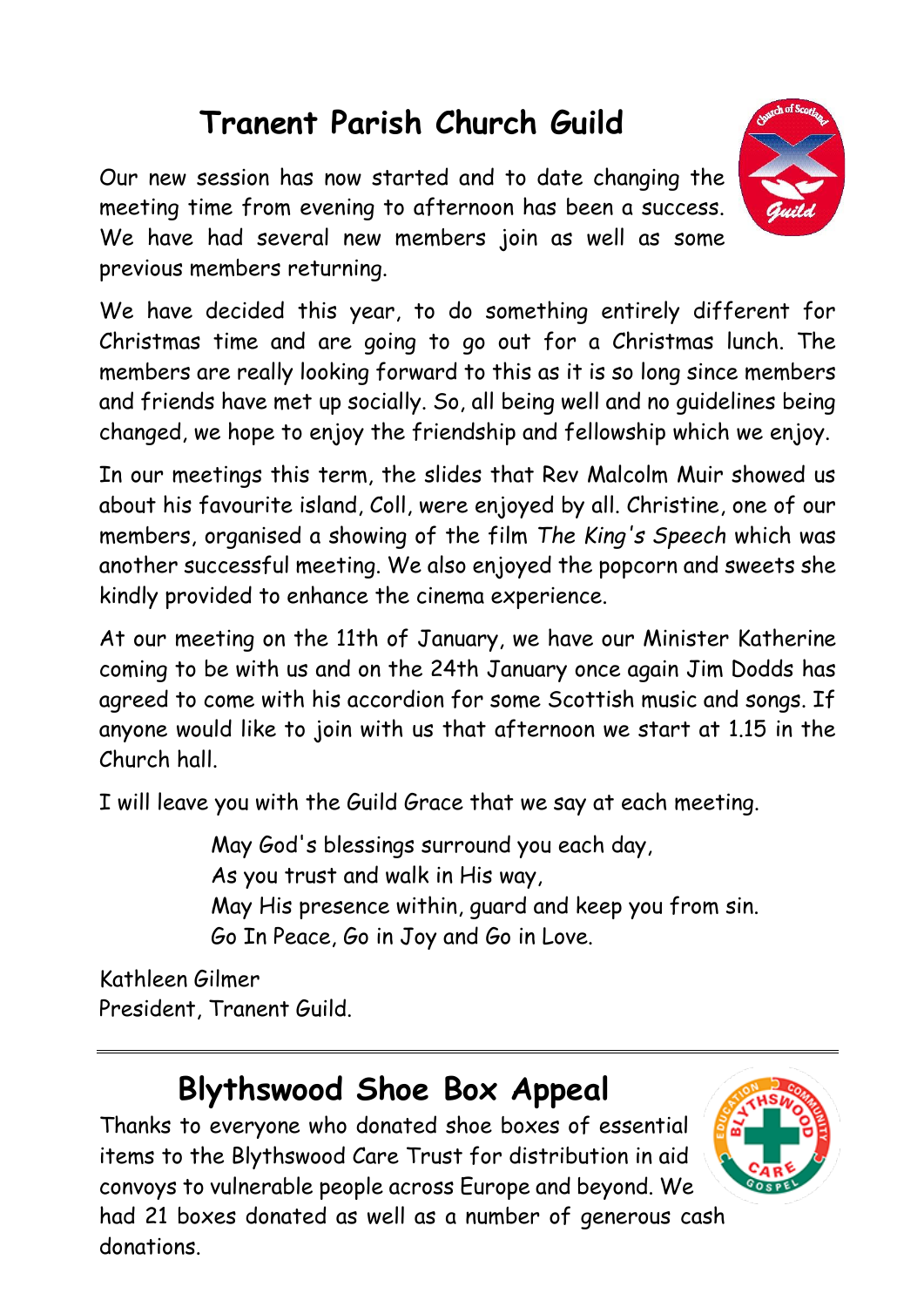#### **From Ross High School**

#### **Thinking of You at Christmas Campaign**

Over the last few years, we have built up our Christmas campaign which, each year, is instigated at the request of the pupils themselves.

The students were motivated by hearing of so many older people in our community who could not get out, and some who felt lonely. The pupils were particularly disturbed to hear of some older people who felt intimidated by teenagers. The core message of the Christmas campaign became its title, "Thinking of You at Christmas."



Christmas at Ross High School isn't Christmas without a chance to reach out and greet our neighbours, particularly those who struggle to get out themselves.

I am proud to say that our S1 pupils have time embedded in their Citizenship lessons around this time of year to discuss our place in the community at Christmas and how they would like to share some Christmas cheer with their elderly or housebound neighbours.

Whilst understandable caution and restrictions have prevented us from sharing physical gifts with the parishioners of Tranent Parish Church this year, the pupils and staff at Ross High School are still very keen that you know we are, more than ever before, **Thinking of You at Christmas**.

Paul Reynolds Head Teacher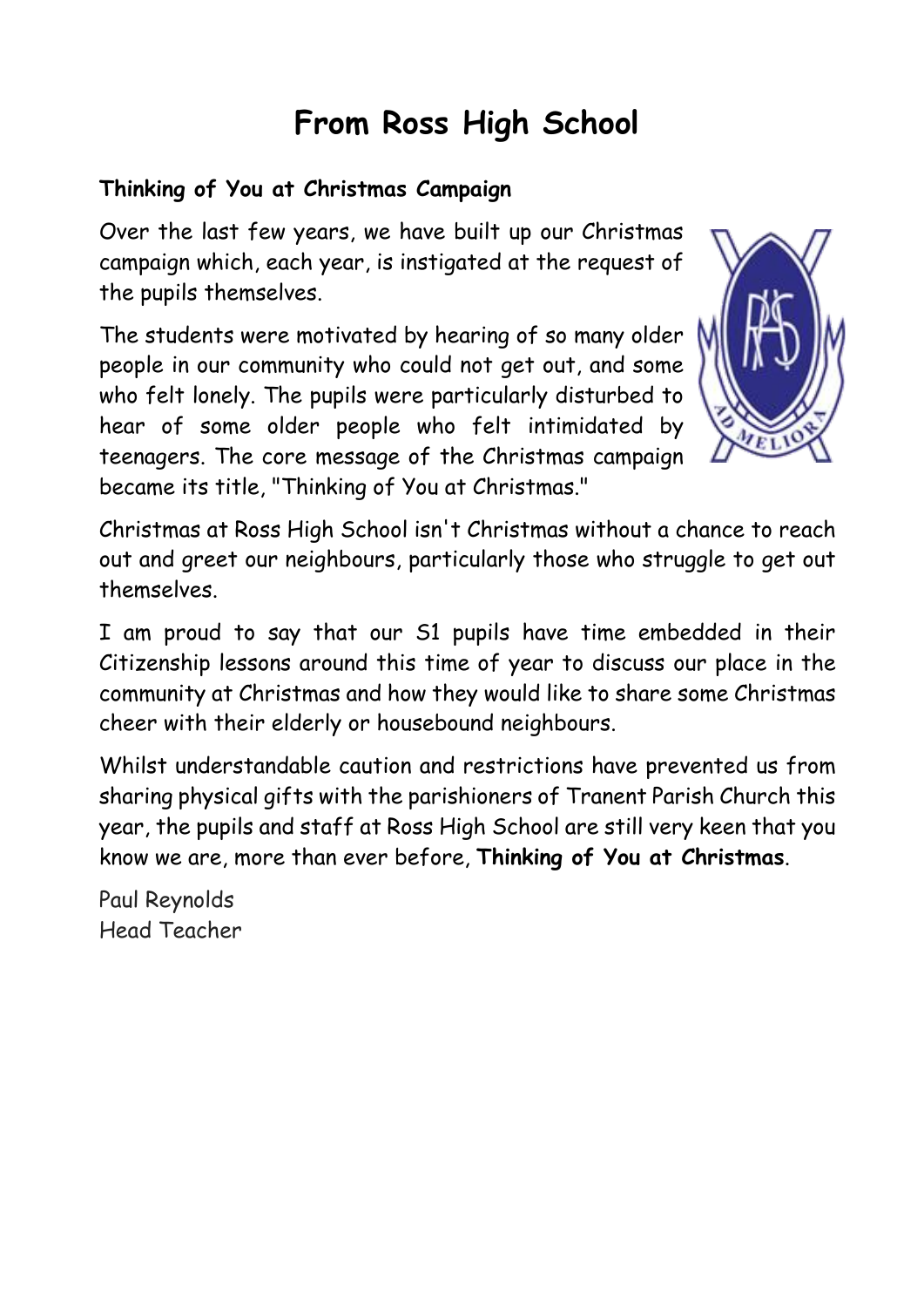#### **Christmas quiz**

1.What is meaning of the name Bethlehem?

a. House of Grain b. House of Bread c. House of Pancakes

2.Which Roman Emperor appears in the Christmas Story?

a. Augustus b. Tiberius c. Nero d. Julius Caesar

3.Three other historical figures are named in the Nativity. Which of the following isn't?

a. Herod the Great b. Herod Archelaus c. Herod Agrippa

d. Sulpicius Quirinius

4.The Wise men were also called "Magi". What language is this from?

a. Greek b. Persian c. Hebrew

5. Which 2 gospels contain nativity narratives?

a. Matthew and Mark b. John and Mark c. Matthew and Luke d. Luke and John.

6. In which year do most biblical historian believe Jesus was born? a. 1BC b. 1AD. c. Year Zero d. 6BC.

Have a go at colouring this Church Window picture